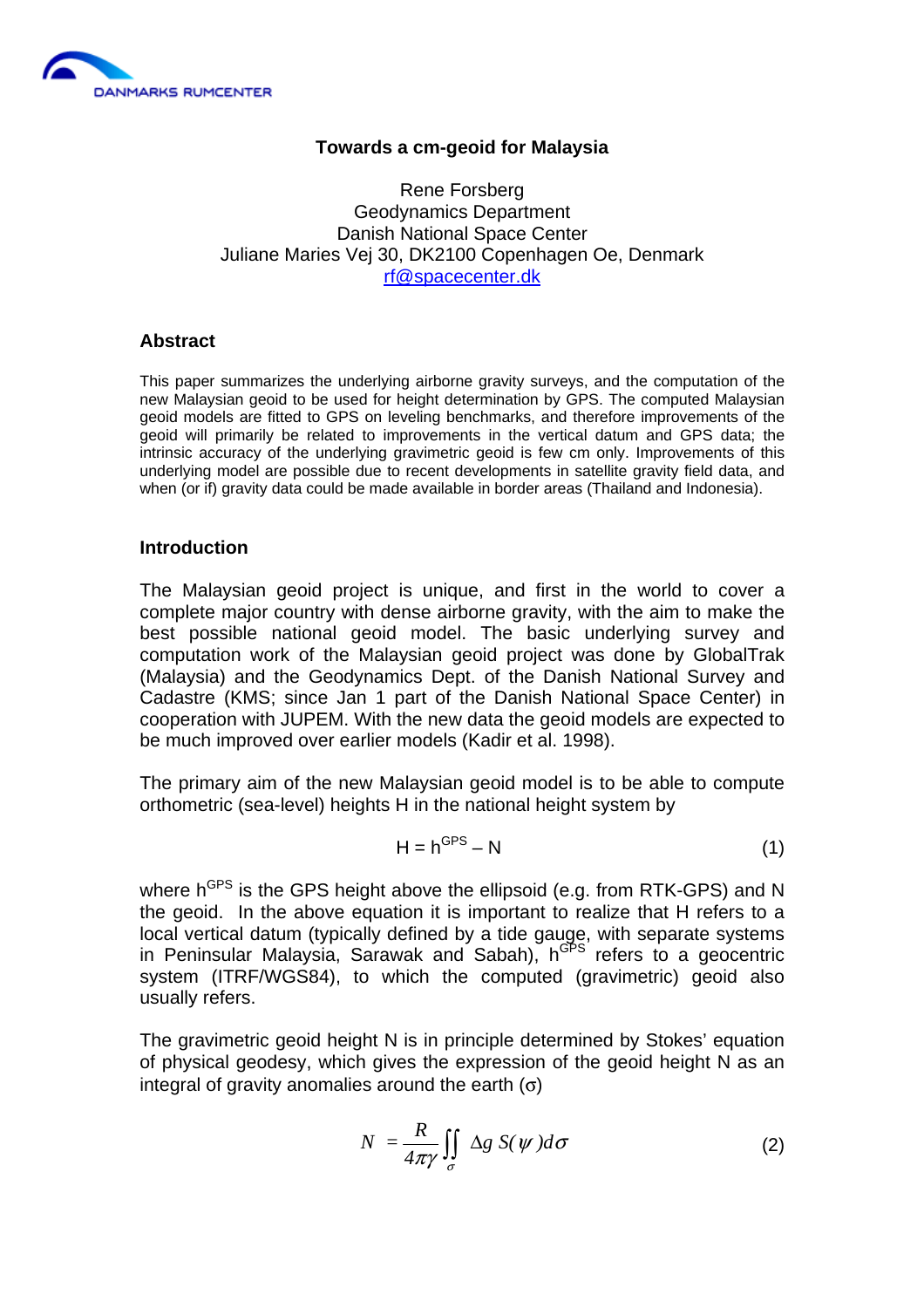where  $\Delta q$  is the gravity anomaly, R earth radius,  $\gamma$  normal gravity, and S a complicated function of spherical distance ψ (Heiskanen and Moritz, 1967). In practice global models of the geopotential from analysis of satellite data and global mean gravity anomalies are used, e.g. for the current global model EGM96 (Lemoine et al., 1996)

$$
N_{EGM96} = \frac{GM}{R\gamma} \sum_{n=2}^{N} \left(\frac{R}{r}\right)^n \sum_{m=0}^{n} \left(C_{nm} \cos m\lambda + S_{nm} \sin m\lambda\right) P_{nm}(\sin \phi)
$$
(3)

Here the spherical harmonic coefficients  $C_{nm}$  and  $S_{nm}$ , for EGM96 complete to degree and order 360 define the long-wavelength gravity field (degree 360 corresponds to a resolution of 55 km). In practice, however, EGM96 is no better than the underlying regional gravity and satellite data, and large errors were e.g. found in Borneo during the Malaysian geoid project. Background and online information on EGM96 can be found at www.nga.mil. Currently a new global model EGM05 is being prepared in cooperation with the International Association of Geodesy; this new spherical harmonic model will have a maximal degree of 2160 (5' resolution).

For the Malaysian project new GRACE satellite data combination models was used (GGM01C). This model is a combination model to degree 180 based on 1° mean anomalies, essentially derived from the same terrestrial data as EGM96, but having superior new satellite information (GGM01S) at the lower harmonic degrees.

A third data source for the geoid determination is digital terrain models (DEM's), which provide details of the gravity field variations in mountainous areas (the mass of the mountains can change the geoid by several 10's of cm locally). The handling of digital terrain models is done by analytical prism integration assuming known rock density (Forsberg, 1984). The new satellite data SRTM was used together with JUPEM DEM's for this purpose.

With the data from spherical harmonic models, local or airborne gravity, and DEM's, the (gravimetric) geoid is constructed by remove-restore techniques as a sum

$$
N = N_{EGM} + N_{gravity} + N_{DEM}
$$
 (4)

However, to be consistent with GPS and local leveling systems, a correction between the *global* and *local* vertical datums must be made:

$$
N^{GPS} = N + \varepsilon \tag{5}
$$

where ε is a *GPS-corrector surface* taking into account datum differences and possible errors in GPS, leveling and the gravimetric geoid N.

In practice ε is determined by *fitting* the gravimetric geoid at points with coincident GPS and leveling; at these points  $ε$  can be directly determined by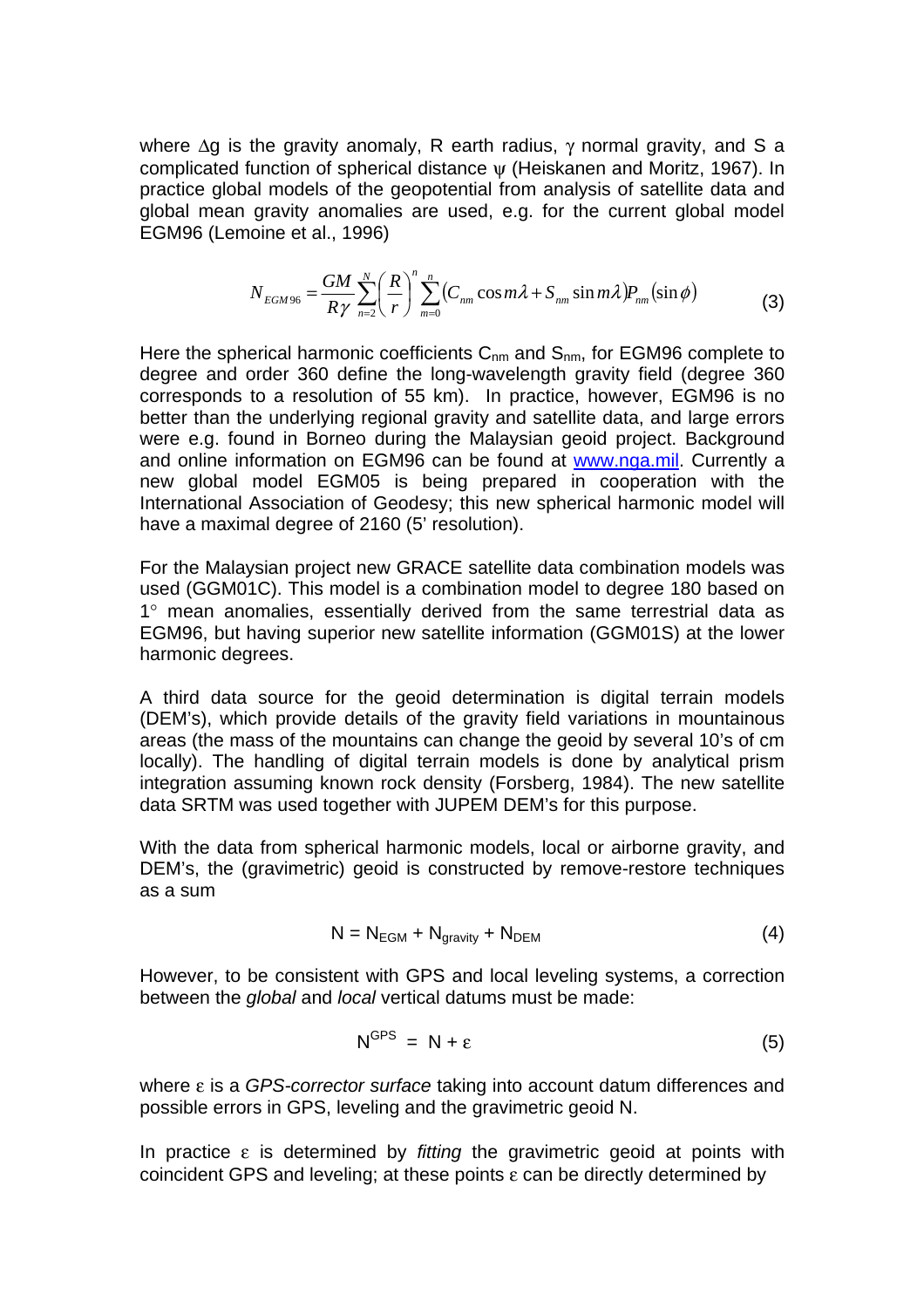$$
\varepsilon = N_{\text{GPS}} - N = h_{\text{GPS}} - H_{\text{levelling}} - N \tag{6}
$$

and ε then interpolated to other points by e.g. least-squares collocation; in practice, however, the N<sup>GPS</sup> will not be a classical geoid (an equipotential surface) because any error in H or h will be "inherited" in the final GPS geoid N<sup>GPS</sup>. This is presently the major source of error in the Malaysian geoid.

# **The 2002-3 Malaysia airborne geoid project**

The Malaysian airborne gravity survey was done on a 5 km line spacing, covering mostly West Malaysia fall 2002 and East Malaysia spring 2003. The airborne gravity data system used was based on the DNSC/University of Bergen system, used extensively for Arctic gravity field mapping. The system is based on differential GPS for positioning, velocity and vertical accelerations, with gravity sensed by a modified marine Lacoste and



*Fig. 1. An-38 aircraft used for aerogravity*

Romberg gravimeter. The system has a general accuracy better than 2 mgal at 5 km resolution (Olesen et al., 1997).

For the Malaysia airborne survey, the system was installed in a An-38 aircraft (Fig. 1), operated by Layang-Layang aerospace, Kota Kinabalu. The An-38 aircraft turned out to be very suitable for the airborne survey, with accuracies estimated from cross-overs well below 2 mgal r.m.s., cf. Table 1.

| ________________                   |             |               |              |  |  |
|------------------------------------|-------------|---------------|--------------|--|--|
| Unit: mɑal                         | Mean x-over | R.m.s. x-over | R.m.s. error |  |  |
| Original free-air data at altitude | 0.18        | 3.16          | 2.23         |  |  |
| Bouguer anomalies at 2700 m        | 0.12        | 2.78          | 1.96         |  |  |
| Do, after bias adjustment          | $-0.05$     | 2.26          | 1.60         |  |  |

*Table 1. Cross-over analysis of airborne gravity sets.* 

#### *West Malaysia*

*East Malaysia* 

| Unit: mgal                         | Mean x-over | R.m.s. x-over | R.m.s. error |
|------------------------------------|-------------|---------------|--------------|
| Original free-air data at altitude | - 09        | 2.37          | 1.68         |
| Bouguer anomalies at 3400 m        | -.06        | 2.36          | 1.67         |
| Do, after bias adjustment          | -.06        | 1.81          | 1.28         |

The airborne gravity survey was flown at different elevations, as topographic conditions permitted, cf. Figs. 2a and 2b. The data were therefore required to be downward continued to the surface, before applying the Stokes formula gravity to geoid transformation (2). The downward continuation was done by least-squares collocation using the planar logarithmic covariance model (Forsberg, 1987), using all available gravity data in the process (airborne,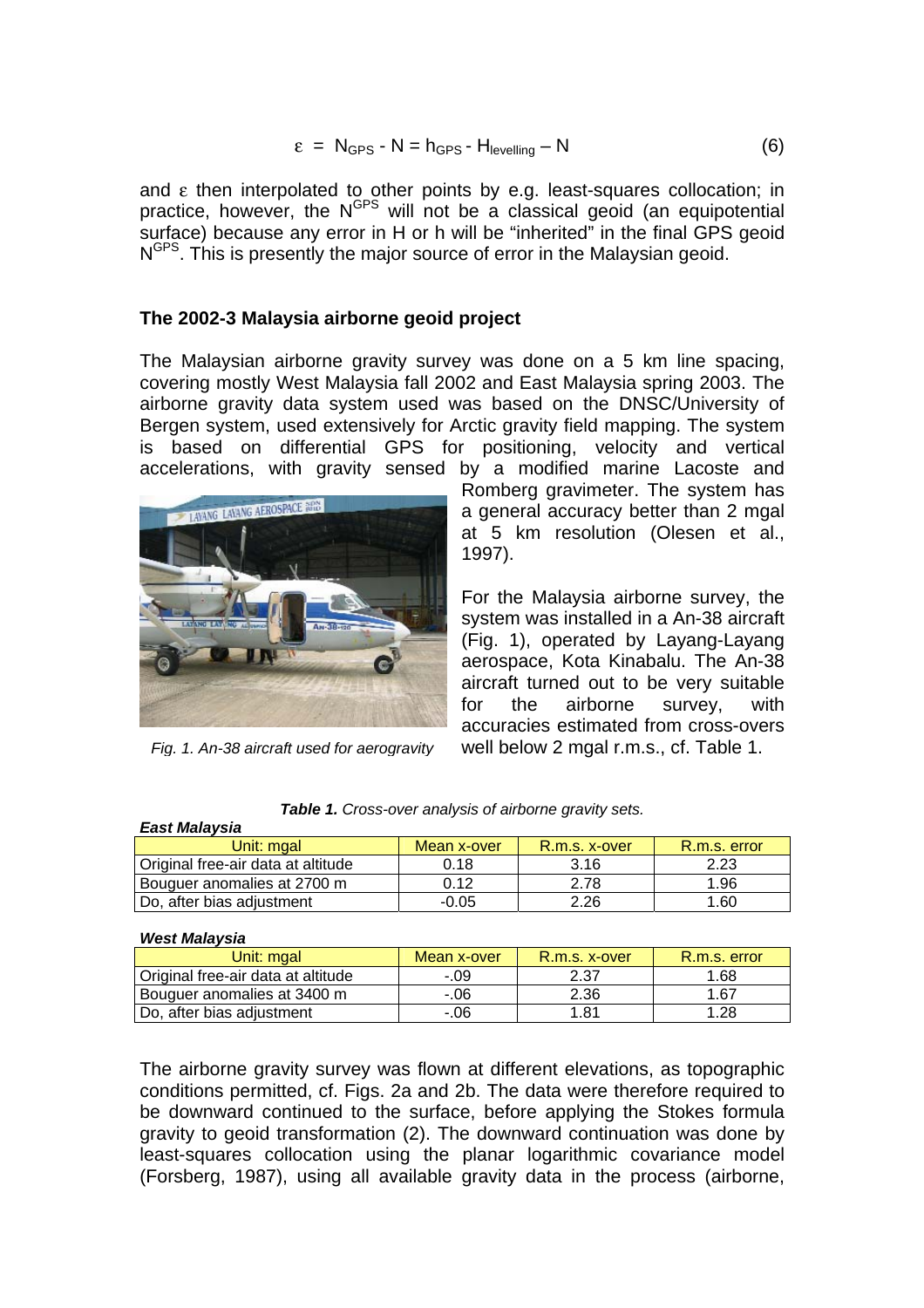surface, marine and satellite altimetry gravity data). The Stokes' integration was implemented by spherical FFT methods (Forsberg and Sideris, 1993).

The existing surface gravity data coverage was only of significance in East Malaysia (Fig. 3). Here the relatively dense surface gravity data coverage in the lowlands will strengthen the geoid compared to the situation in Sarawak and Sabah, where essentially no existing gravity data was available. The computed geoids are shown in Fig. 4a and 4b.



*Fig. 2a. Flight lines in West Malaysia. Colour coding represents flight elevation.* 



 $5.5$ 5  $4.5$  $3.5$  $\overline{a}$  $2.5$  $\overline{2}$ 1.5  $100$  $102$  $102.5$  $\frac{1}{103}$  $103.5$  $104.5$ 100.5 101  $101.5$ 104

*Fig. 2b. Flight lines in East Malaysia. High elevation mainly due to airspace restrictions.* 

*Fig. 3. Surface gravity coverage in East Malaysia (colours indicate anomalies)*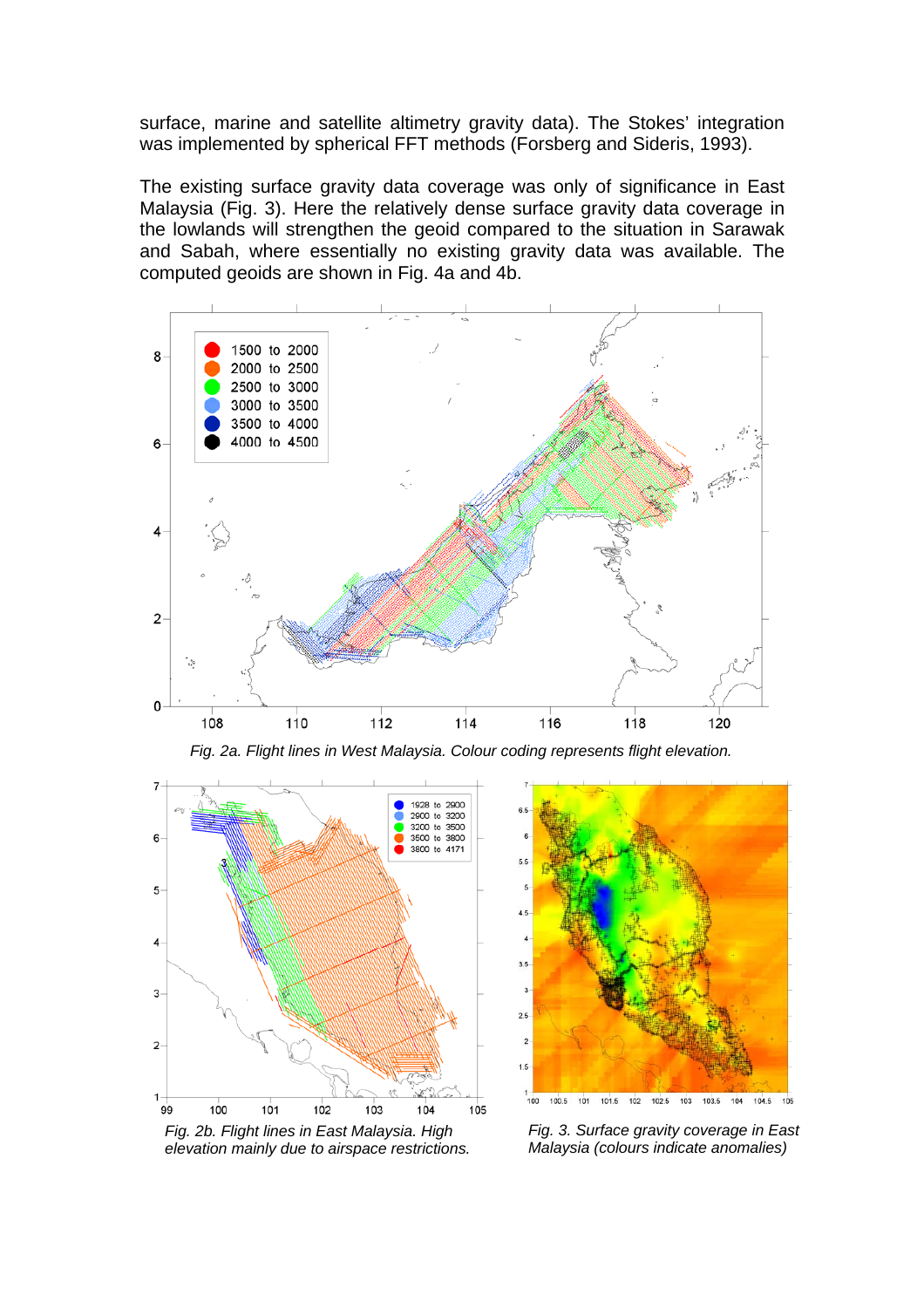





**Fig. 4b. Final gravimetric geoid for peninsular Malaysia (WMG03C). Contour interval 1 m.** 



*Fig 5. GPS/levelling data in West (left) and East Malaysia (east, with offset N<sup>GPS</sup> – N in colours).*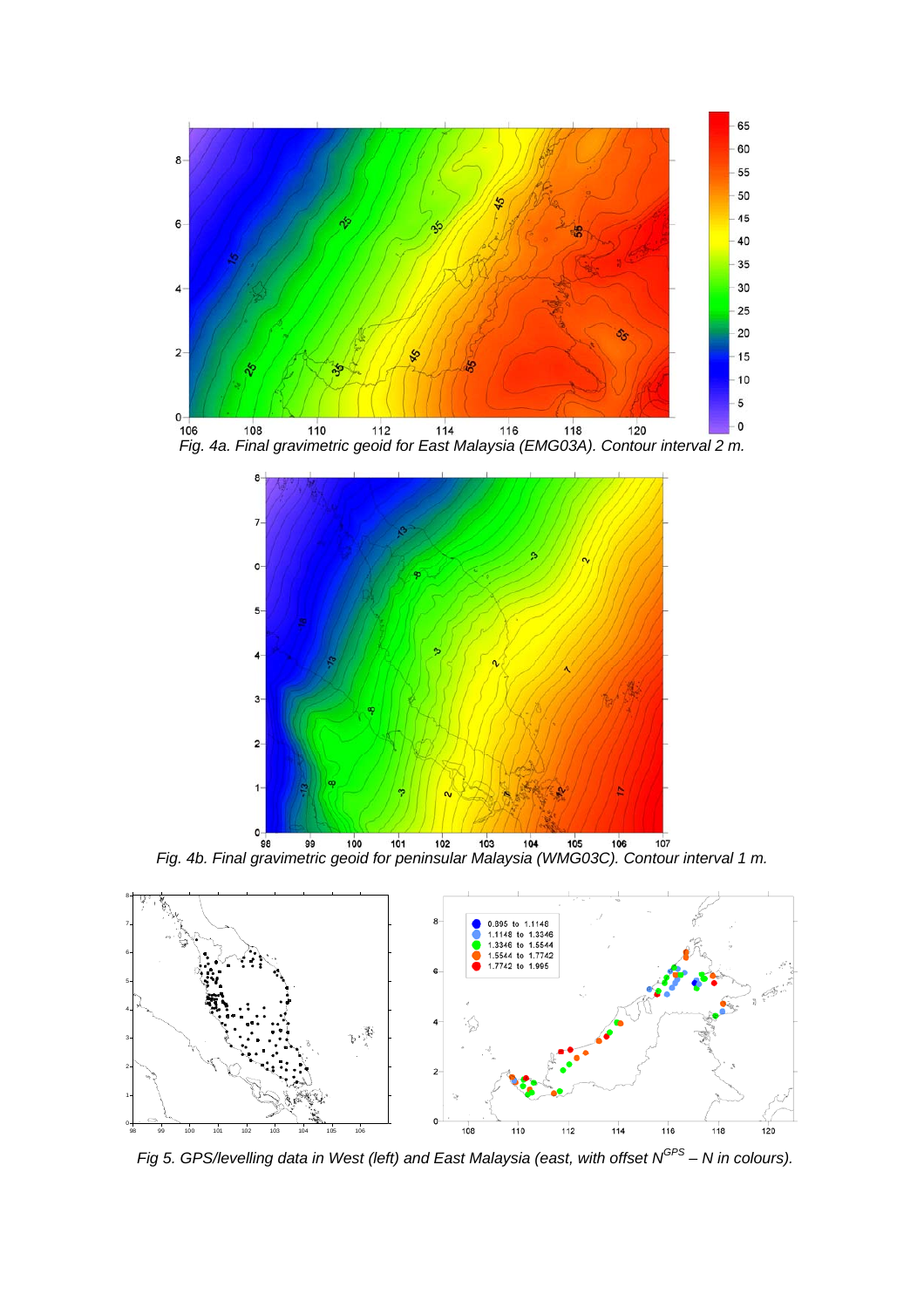The computed gravimetric geoids were subsequently fitted to the GPS control by least squares collocation. Generally there was a better agreement between the geoid model (N) from gravity and the GPS-levelling derived values  $(N<sup>GPS</sup>)$ in West than in East Malaysia (cf. Table 2), expressing the use of separate reference tide gauges in Sarawak and Sabah, and possibly larger errors in leveling. The fitted geoid standard deviation is of course just expressing the a priori sigma values applied in the geoid fitting process.

| Unit: $m$                                  | mean | standard dev. |
|--------------------------------------------|------|---------------|
| Gravimetric geoid ("geoid12.gri")          | 0.72 | 0.12          |
| GPS geoid, fitted to 145 contrained points | 0.00 | 0.05          |
| <b>GRACE model GGM01C alone</b>            | 0.62 | 0.26          |
| l EGM96                                    | 0.47 | 0.35          |

*Table 2. Geoid comparison to GPS-levelling of geoids, West Malaysia (145 points)*

Error estimates for the final geoid, fitted to GPS, were derived by leastsquares collocation. Because the data sets were too large for running full collocation error estimations, a thinned subset of data was used, and error estimates are therefore slightly pessimistic. The error estimates was obtained by assigning apriori errors to surface gravity of 1 mgal, airborne data of 2 mgal, and GPS-levelling data  $(N<sup>GPS</sup>)$  of 5 cm. The results, shown in Fig. 6a and 6b, clearly illustrate the decay in accuracy of the geoid away from GPS control and gravity data coverage, but also indicates a good coherent accuracy of 2-3 cm r.m.s. in over much of peninsular Malaysia.

It should be stressed, however, that the error estimates do not take into account possible errors, especially in N<sup>GPS</sup>. The fitted GPS-geoids (during the project denoted WMG03D and EMG03B) in the Malaysian vertical datum system should therefore always be treated with some care as outliers are possible close to such erroneous points, all of which could not be edited away during the fitting process, carried out in close dialogue with JUPEM staff.

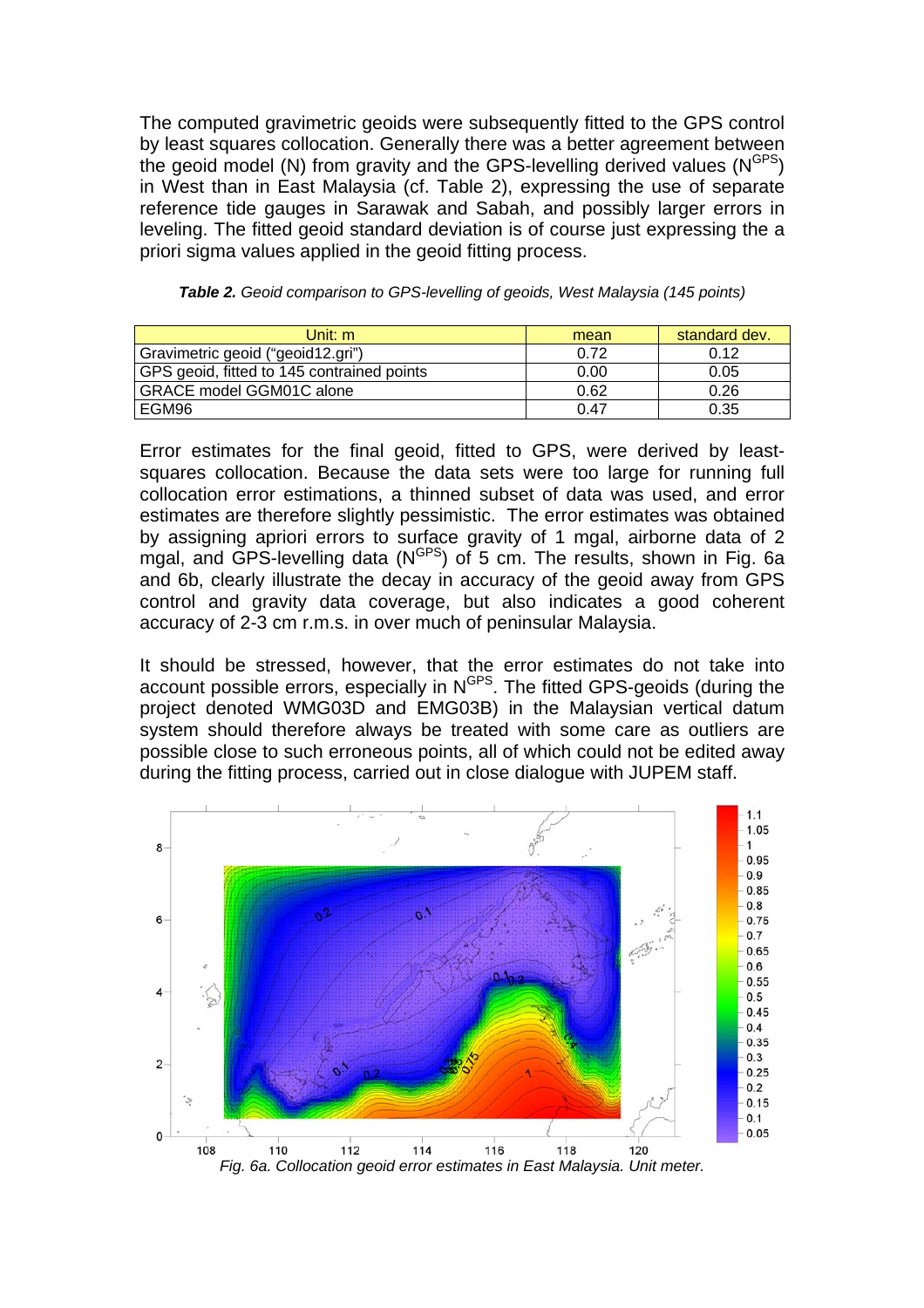

*Fig. 7. Collocation error estimates in peninsular Malaysia. Unit: meter.* 

## **Possibilities for improving the Malaysian geoid towards the cm-level**

With the airborne gravity data set being of high accuracy, and in good agreement with long-wavelength satellite gravity data, there should be no need for further airborne survey activities to improve the Malaysian geoid. It is clear, however, that the geoid would be improved if gravity data could be exchanged across the borders, first of all with Indonesia in Kalimantan, if a similar airborne survey was carried out on the Indonesian side of the border. But also the geoid of the northern provinces in peninsular Malaysia would be improved if more gravity data from Thailand were made available (some data were secured, a.o. thanks to permission to overfly the border region during the airborne survey). For Brunei and Singapore data sufficient data are available already now for the geoid determination.

For the global satellite data, several improvements since 2003 have taken place. Improved satellite altimetry solutions have yielded better satellite gravimetry close to the coasts (e.g., KMS03 global solution), and new improved global GRACE gravity fields are now available (GGM02S and GGM02C, courtesy University of Texas at Austin). The difference between the older and newer GRACE satellite gravity fields at the wavelength bands used in the Malaysian geoids is shown in Fig. 8. This kind of difference shows up in the gravimetric geoids, but not in the *fitted* geoids (where the long wavelength signals are fitted to GPS leveling). There is therefore only expected a marginal improvement in the Malaysian geoid by recomputation with the new satellite fields.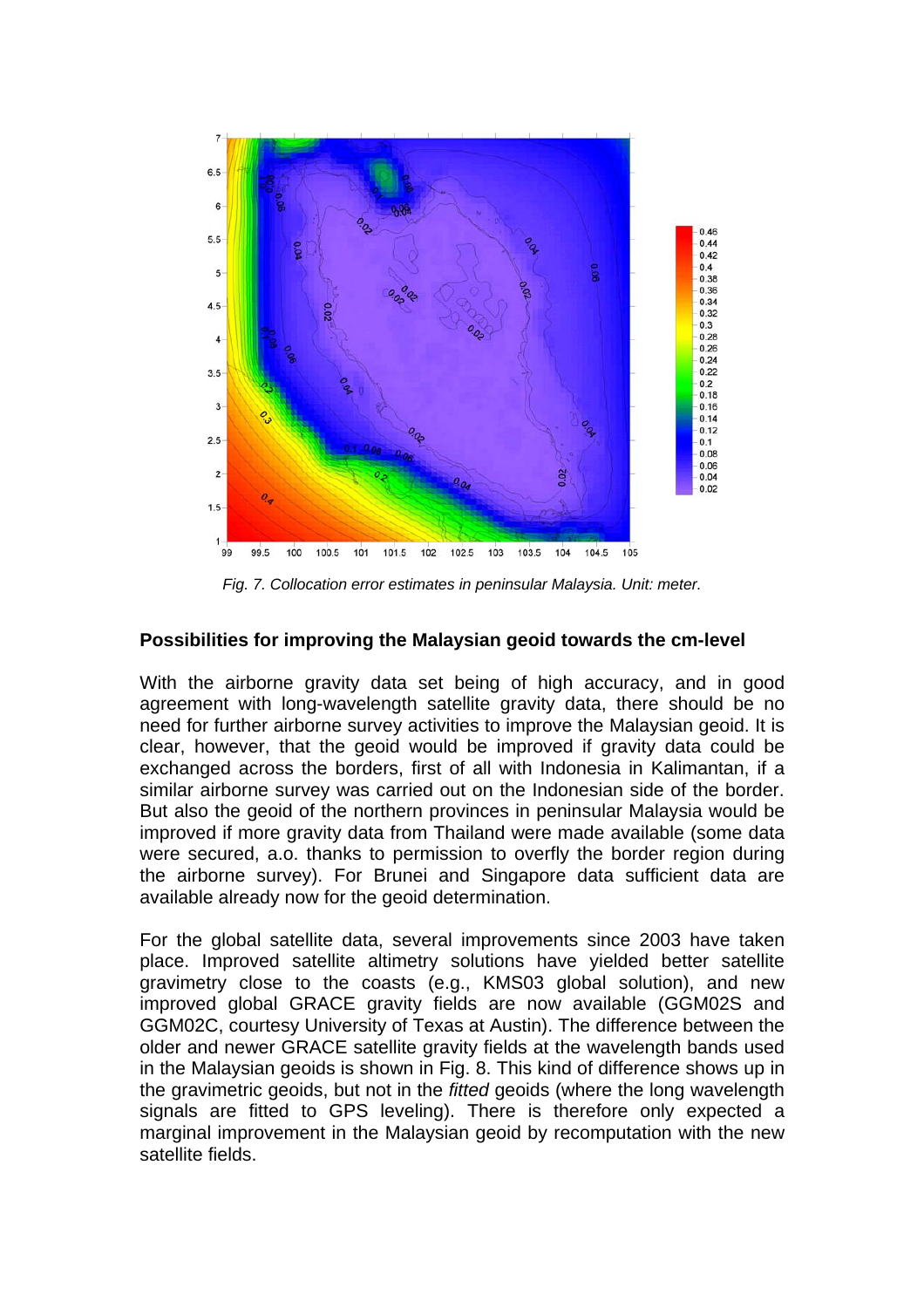

*Fig. 8. Difference between GRACE models GGM01S and GGM02S to degree 80 in the Malaysian region. The N-S lineations are typical of GRACE data errors. The present errors will be inherited directly in East Malaysia (where degree 80 was effective cut-off for influence of local gravity data), but not in West Malaysia (where a cut-off of 40 was used in the kernels).* 

In the southern-central parts of Western Malaysia (e.g., the KL region) the gravimetric geoid should already now have reached the few cm-level r.m.s., as the gravity spacing is relatively dense, and the topography relatively benign. The fit to GPS is, however, not at the expected accuracy level, which is probably due to occasional errors in leveling and/or GPS data (especially antenna offsets to leveling points are often a source of error). Crustal movements can also play a role if subsidence has occurred between the epochs of leveling and GPS observation.

To further improve the Malaysian geoid models we therefore would recommend the following actions:

- *Carefully analyze leveling networks, and possibly perform a new adjustment including analysis of subsidence and land uplift (where possible by repeated surveys).*
- *Reanalyze GPS connections and antenna heights at leveling benchmarks.*
- *Resurvey by leveling and GPS of selected, suspected erroneous points with large geoid outliers.*
- Make a new GPS-fitted version of the gravimetric geoid as new *batches of GPS-levelling data become available, and as RTK-GPS users report problem regions for heights.*

In the longer term gravimetric geoids should be recomputed with updated satellite gravity and satellite altimetry models. GRACE data will likely continue to improve, and with the launch of the GOCE satellite 2006 gravity field information could improve spherical harmonic information to degree 200.

If possible, new gravity data surveys around major city and development areas, e.g. at 2-3 km spacing, could improve the geoid details further, as the relatively large flight height over the Peninsula means that the airborne survey only has limited resolving power for very local gravity field variations. Such terrestrial regional gravity densification would be logistically rather simple,